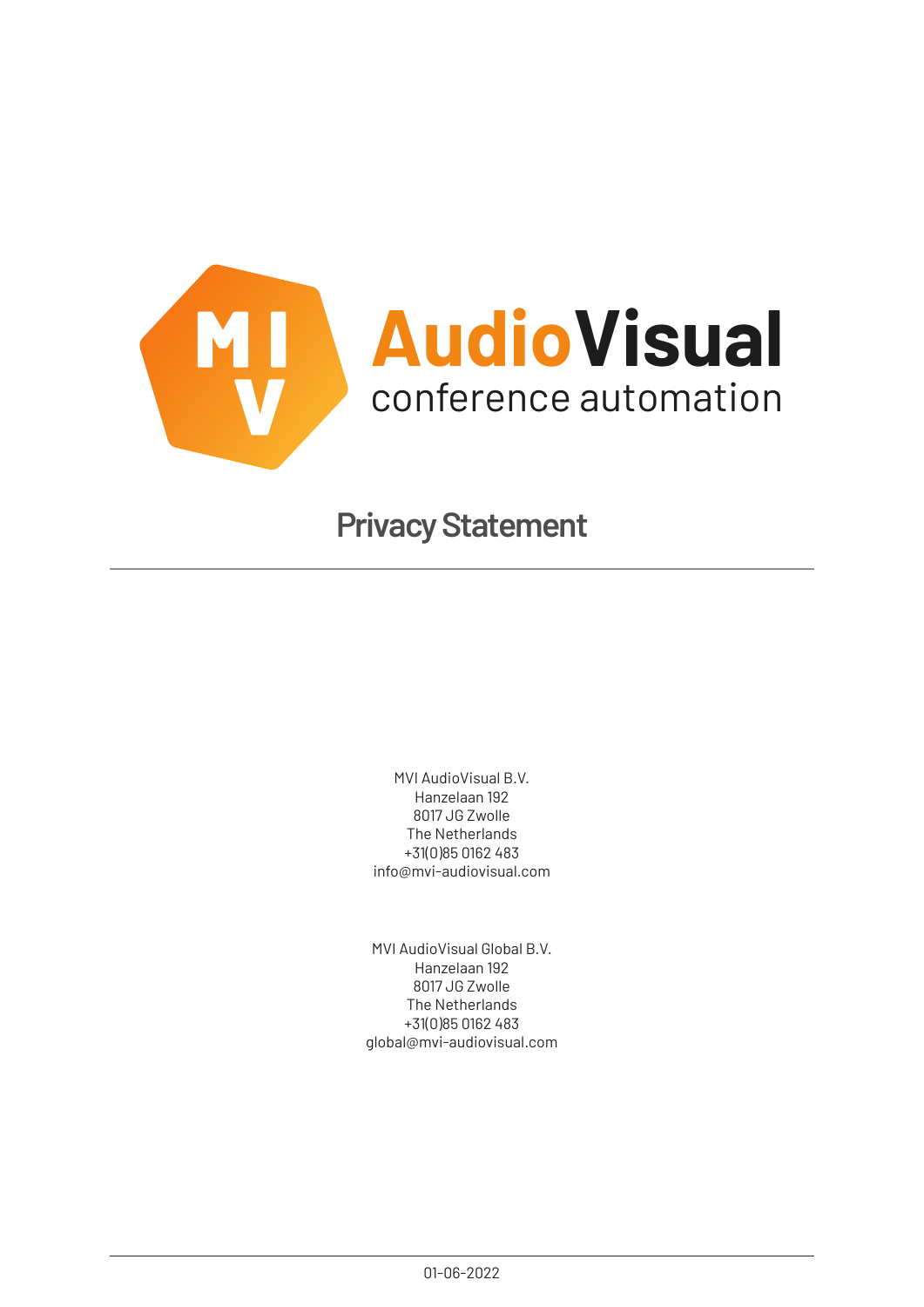This page was last adjusted on *1 June 2022*

Your privacy is very important to MVI AudioVisual. We therefore see it as our responsibility to protect your privacy. This page contains information about the data we collect when you use our conference systems, why we collect it, and how we use it to improve your experience.

As a user of MVI AudioVisual software, you are entitled to a proper protection of your personal data. In its policy, MVI AudioVisual the principle that the use of personal data should be minimised as a starting point and applies strict standards for safeguarding the privacy for any data that is used.

In this statement you can read how MVI AudioVisual has organised this privacy protection.

# **Data processing**

MVI AudioVisual works from the principle of data minimisation for personal data. Our products can also work optimally without the use of personal data. Where personal data is used, this will mainly be filled in by the end user / host / end customer for ease of use.

The following data is processed in or for our MVI EasyConf Connect software solution:

- 1. The fields 'Client Name' and 'Client Location' in which the name of a person may be filled in, which is stored on the local MVI server at the host/client location and the MVI software server in the Netherlands.
- 2. Email address, first name, surname prefix, surname, meeting name, host name and personalised text for inviting a user. This data is stored on the local MVI server at the host/client location and sent once-only through MVI AudioVisual's email server in the Netherlands to the mailbox of the user (wherever this is hosted, within Europe or otherwise).
- 3. In addition, title, country, group / political party have been stored on the local MVI server at the host/client location.
- 4. Audio and visual materials are communicated through a data centre contracted by MVI which is located in the country of the user – or else by a data centre contracted by MVI which is located in the Netherlands – from/to the MVI server at the host/client location.

This personal data is always recorded by your host / company / organisation / inviting party and never filled in by MVI AudioVisual. MVI AudioVisual does not have access to this data. Via the cloud data centre (in the relevant country if we have a data centre there, in the Netherlands if this is not the case) the meeting is transmitted with this data, which will not be saved. Here as well, MVI AudioVisual does not have access to this data.

Access to the meeting is facilitated by means of a general link. No personal credentials/user names are required for access; these cannot be traced in the link either.

The following data is processed in our client portal on our website www.mvi-audiovisual.com:

- User name, nickname and display name, for which the name of a person may be used that will be included in the database;
- User email and password as part of the login credentials of the user.

# **Purpose(s) of the use of your data**

Here we would like to explain for each component the purpose of the data that is collected.

# *MVI EasyConf Connect software solution*

1. 'Client Name' and 'Client Location' are sometimes useful for denominating the administrator involved and linking this administrator to the right licence / user profile on our MVI software server in the Netherlands.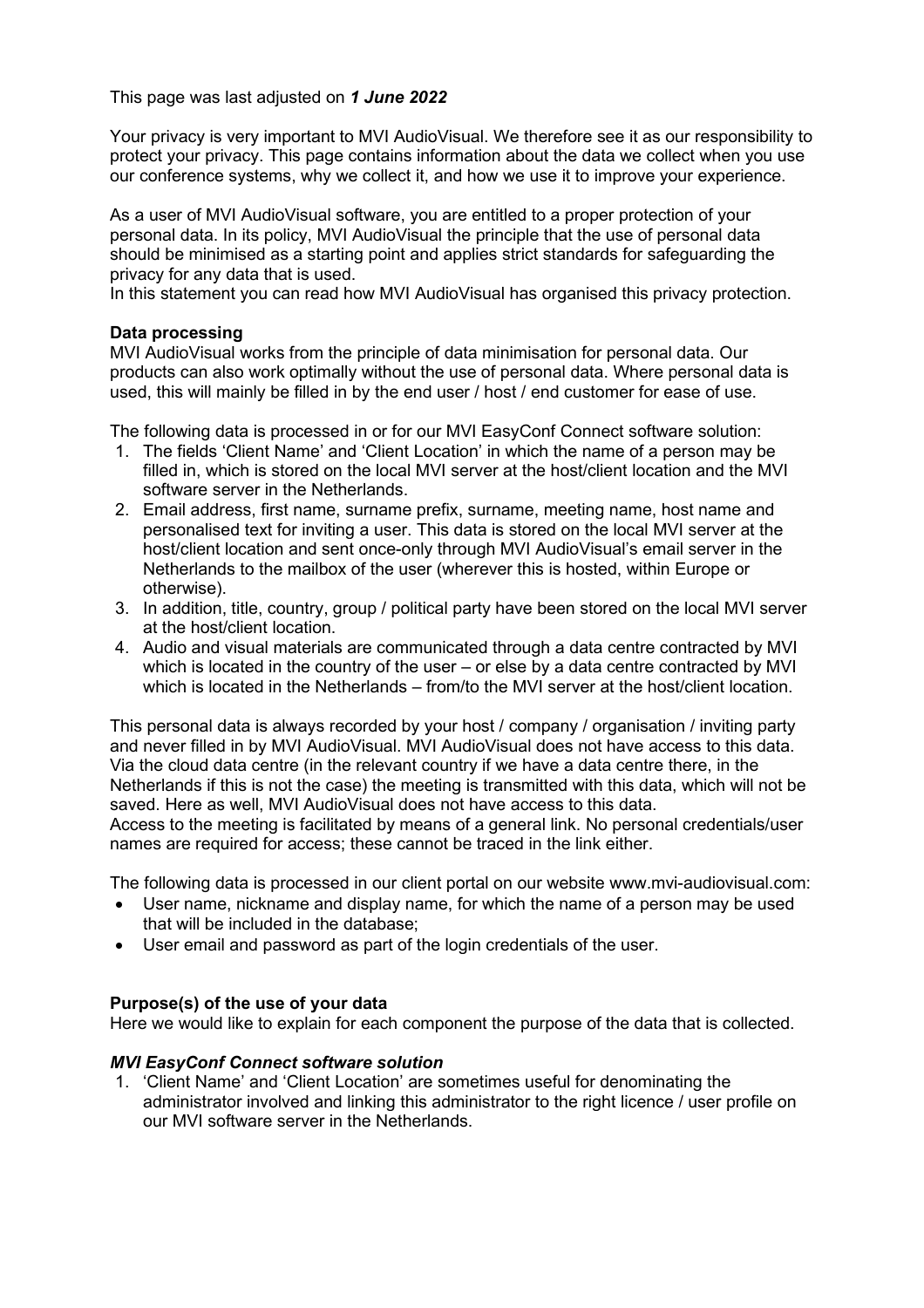- 2. Email address, first name, surname prefix, surname, meeting name, host name and personalised text for inviting a user. This data is personalised for inviting a user to a 'meeting space'.
- 3. The data on the local MVI server at the host / client location about the meeting and the personal data of invited users is necessary / useful for providing the host with information about the meeting and the users invited to this meeting.
- 4. The audio and visual materials are processed in order to implement the desired form of communication.

## *Client portal on our website www.mvi-audiovisual.com*

- User name, nickname and display name are useful for generating unique login accounts so that users will be directed to their own data;
- User email and password are important for ensuring a safe and personal login to the user's own meetings.

## **How do we safeguard your privacy?**

MVI AudioVisual takes the Dutch and European legislation and regulations as a starting point for the proper processing of the data and safeguarding the privacy.

The privacy is safeguarded by data minimisation and technical and organisational measures. Here you can think of secure data communication lines, restriction of online data where local information is sufficient, and no online storage / retention of privacy-sensitive data.

In concrete terms, we can say the following:

- 1. Data is not required by MVI AudioVisual as input fields for keeping the system up to date. If a name is filled in, this will only be stored on the local MVI server and if an MVI software server in the Netherlands is used, the name will also be communicated to this server.
- 2. Data is not required by MVI AudioVisual as input fields for enabling the system to work properly and for inviting users. This data can be filled in by the host as desired and is only stored on the secure local MVI server on the host / client location and once-only sent through a secure email server of MVI AudioVisual in the Netherlands / email server of the end customer to a mailbox of the user.
- 3. The local MVI server at the host / client location is properly secured and keeps its data local, meaning that data such as name, title, country, group / political party and email address is not processed online.
- 4. Secure and encrypted connections, if the meeting is stored, this will be done locally on the MVI server at the client location, no communication in countries other than the 'host' country and possibly the country in which the external user is. No use – and therefore no processing – of personal credentials, but only a non-personal hyperlink that provides access to a meeting.

#### **Processor and database management**

Under European legislation, data centres qualify as processors. The technical security of individual data in accordance with the General Data Protection Regulation (GDPR) is provided by diverse suppliers. Among other things, this means that:

- the database with the data of data subjects has been included in the register of processing operations at the provider MVI AudioVisual;
- participants can also use our services without personal data;
- the data centre(s) is/are ISO 27001-certified;
- the management system of MVI AudioVisual meets the requirements of the ISO 27001 standard;
- the database is audited at regular intervals to ensure compliance with the latest legislation and security guidelines.